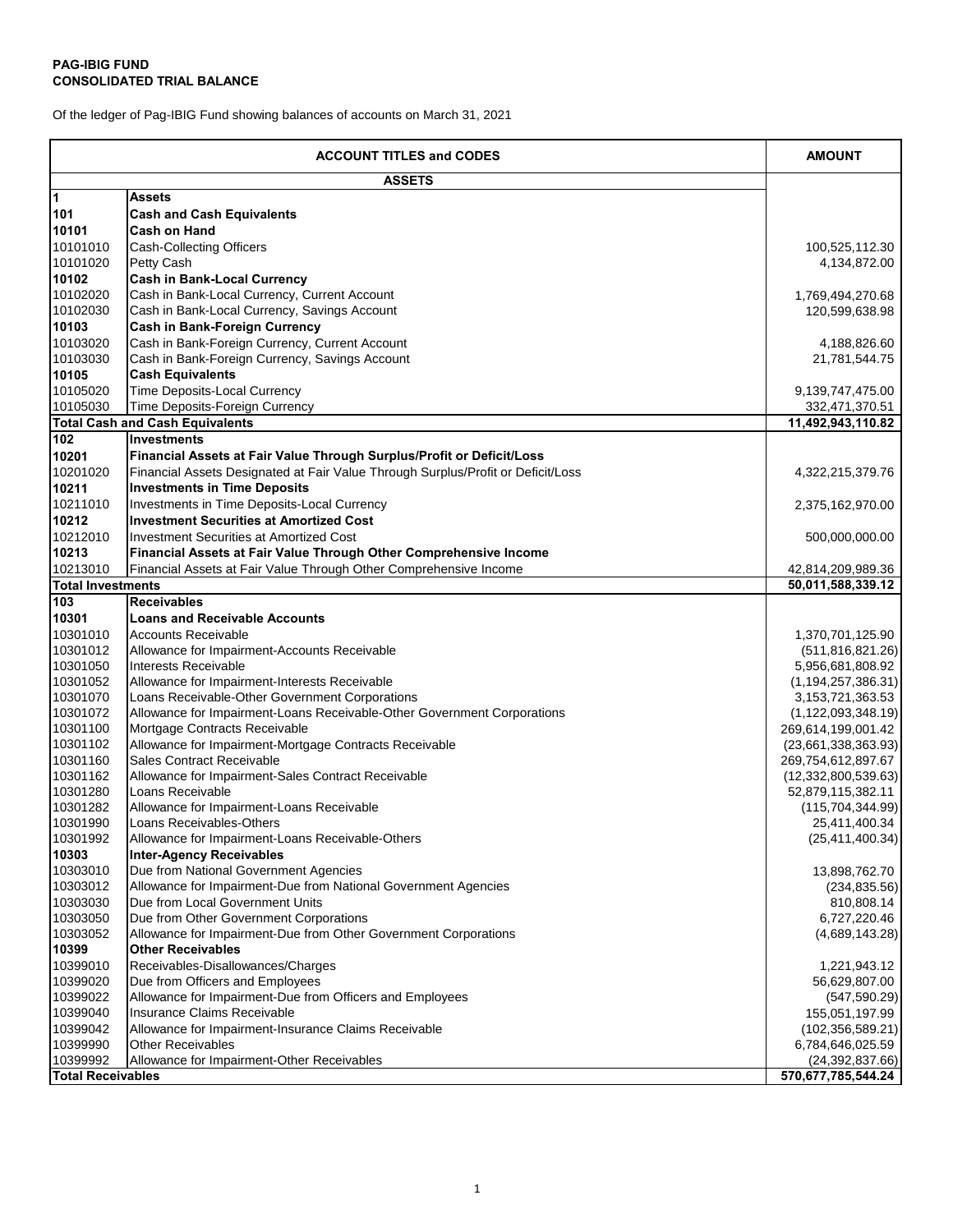|                          | <b>ACCOUNT TITLES and CODES</b>                                                                            | <b>AMOUNT</b>                        |
|--------------------------|------------------------------------------------------------------------------------------------------------|--------------------------------------|
| 104                      | <b>Inventories</b>                                                                                         |                                      |
| 10404                    | <b>Inventory Held for Consumption</b>                                                                      |                                      |
| 10404010                 | <b>Office Supplies Inventory</b>                                                                           | 60,453,137.63                        |
| 10404020                 | Accountable Forms, Plates and Stickers Inventory                                                           | 15,218,540.47                        |
| 10404030                 | Non-Accountable Forms Inventory                                                                            | 346,688.51                           |
| 10404060<br>10404070     | Drugs and Medicines Inventory<br>Medical, Dental and Laboratory Supplies Inventory                         | 386,839.09<br>1,357,674.70           |
| 10404130                 | <b>Construction Materials Inventory</b>                                                                    | 179,342.50                           |
| 10404990                 | Other Supplies and Materials Inventory                                                                     | 3,637,256.57                         |
| 10405                    | <b>Semi-Expendable Machinery and Equipment</b>                                                             |                                      |
| 10405020                 | Semi-Expendable Office Equipment                                                                           | 40,350.00                            |
| 10405030                 | Semi-Expendable Information and Communications Technology Equipment                                        | 1,838,111.80                         |
| 10405110                 | Semi-Expendable Printing Equipment                                                                         | 185,267.78                           |
| 10405990                 | Semi-Expendable Other Machinery and Equipment                                                              | 1,246,910.96                         |
| 10406<br>10406010        | Semi-Expendable Furniture, Fixtures and Books<br>Semi-Expendable Furniture and Fixtures                    |                                      |
| <b>Total Inventories</b> |                                                                                                            | 1,192,309.78<br>86,082,429.79        |
| 105                      | <b>Investment Property</b>                                                                                 |                                      |
| 10501                    | <b>Land and Buildings</b>                                                                                  |                                      |
| 10501010                 | Investment Property, Land                                                                                  | 8,438,303,786.69                     |
| 10501012                 | Accumulated Impairment Losses-Investment Property, Land                                                    | (182,900,824.90)                     |
| 10501020                 | <b>Investment Property, Buildings</b>                                                                      | 10,519,846,060.14                    |
| 10501021                 | Accumulated Depreciation-Investment Property, Buildings                                                    | (1, 174, 559, 230.15)                |
| 10501022                 | Accumulated Impairment Losses-Investment Property, Buildings                                               | (1,392,301,760.37)                   |
|                          | <b>Total Investment Property</b>                                                                           | 16,208,388,031.41                    |
| 106<br>10601             | <b>Property, Plant and Equipment</b><br>Land                                                               |                                      |
| 10601010                 | Land                                                                                                       | 109,025,989.45                       |
| 10602                    | <b>Land Improvements</b>                                                                                   |                                      |
| 10602990                 | <b>Other Land Improvements</b>                                                                             | 1,588,428.32                         |
| 10602991                 | Accumulated Depreciation-Other Land Improvements                                                           | (919, 472.70)                        |
| 10604                    | <b>Buildings and Other Structures</b>                                                                      |                                      |
| 10604010                 | <b>Buildings</b>                                                                                           | 1,239,246,575.30                     |
| 10604011                 | <b>Accumulated Depreciation-Buildings</b>                                                                  | (861,010,057.39)                     |
| 10605                    | <b>Machinery and Equipment</b>                                                                             |                                      |
| 10605020<br>10605021     | <b>Office Equipment</b><br><b>Accumulated Depreciation-Office Equipment</b>                                | 399,995,943.14<br>(258, 519, 747.75) |
| 10605030                 | Information and Communications Technology Equipment                                                        | 1,197,988,097.23                     |
| 10605031                 | Accumulated Depreciation-Information and Communications Technology Equipment                               | (843, 334, 619.66)                   |
| 10605070                 | <b>Communications Equipment</b>                                                                            | 59,423,286.06                        |
| 10605071                 | Accumulated Depreciation-Communications Equipment                                                          | (24,904,786.00)                      |
| 10605110                 | <b>Medical Equipment</b>                                                                                   | 395,474.00                           |
| 10605111                 | <b>Accumulated Depreciation-Medical Equipment</b>                                                          | (121, 296.65)                        |
| 10605120<br>10605121     | <b>Printing Equipment</b><br><b>Accumulated Depreciation-Printing Equipment</b>                            | 953,659.60<br>(723, 255.84)          |
| 10605130                 | Sports Equipment                                                                                           | 8,937,729.89                         |
| 10605131                 | <b>Accumulated Depreciation-Sports Equipment</b>                                                           | (7,597,871.15)                       |
| 10605140                 | <b>Technical and Scientific Equipment</b>                                                                  | 10,489,523.71                        |
| 10605141                 | Accumulated Depreciation-Technical and Scientific Equipment                                                | (7,428,139.88)                       |
| 10605990                 | Other Machinery and Equipment                                                                              | 27,365,089.69                        |
| 10605991                 | Accumulated Depreciation-Other Machinery and Equipment                                                     | (19, 209, 847.13)                    |
| 10606                    | <b>Transportation Equipment</b>                                                                            |                                      |
| 10606010<br>10606011     | <b>Motor Vehicles</b>                                                                                      | 335,370,564.06                       |
| 10607                    | <b>Accumulated Depreciation-Motor Vehicles</b><br><b>Furniture, Fixtures and Books</b>                     | (179, 310, 754.15)                   |
| 10607010                 | <b>Furniture and Fixtures</b>                                                                              | 364,193,966.07                       |
| 10607011                 | Accumulated Depreciation-Furniture and Fixtures                                                            | (177, 446, 512.63)                   |
| 10609                    | <b>Leased Assets Improvements</b>                                                                          |                                      |
| 10609020                 | Leased Asset Improvements, Buildings and Other Structures                                                  | 262,403,209.98                       |
| 10609021                 | Accumulated Depreciation-Leased Asset Improvements, Buildings and Other Structures                         | (159, 413, 612.11)                   |
| 10699                    | <b>Other Property, Plant and Equipment</b>                                                                 |                                      |
| 10699990                 | Other Property, Plant and Equipment                                                                        | 9,964,597.46                         |
| 10699991                 | Accumulated Depreciation-Other Property, Plant and Equipment<br><b>Total Property, Plant and Equipment</b> | (6,731,133.13)<br>1,480,671,027.79   |
| 108                      | <b>Intangible Assets</b>                                                                                   |                                      |
| 10801                    | <b>Intangible Assets</b>                                                                                   |                                      |
| 10801020                 | <b>Computer Software</b>                                                                                   | 208,278,232.00                       |
| 10801021                 | <b>Accumulated Amortization-Computer Software</b>                                                          | (84, 971, 984.53)                    |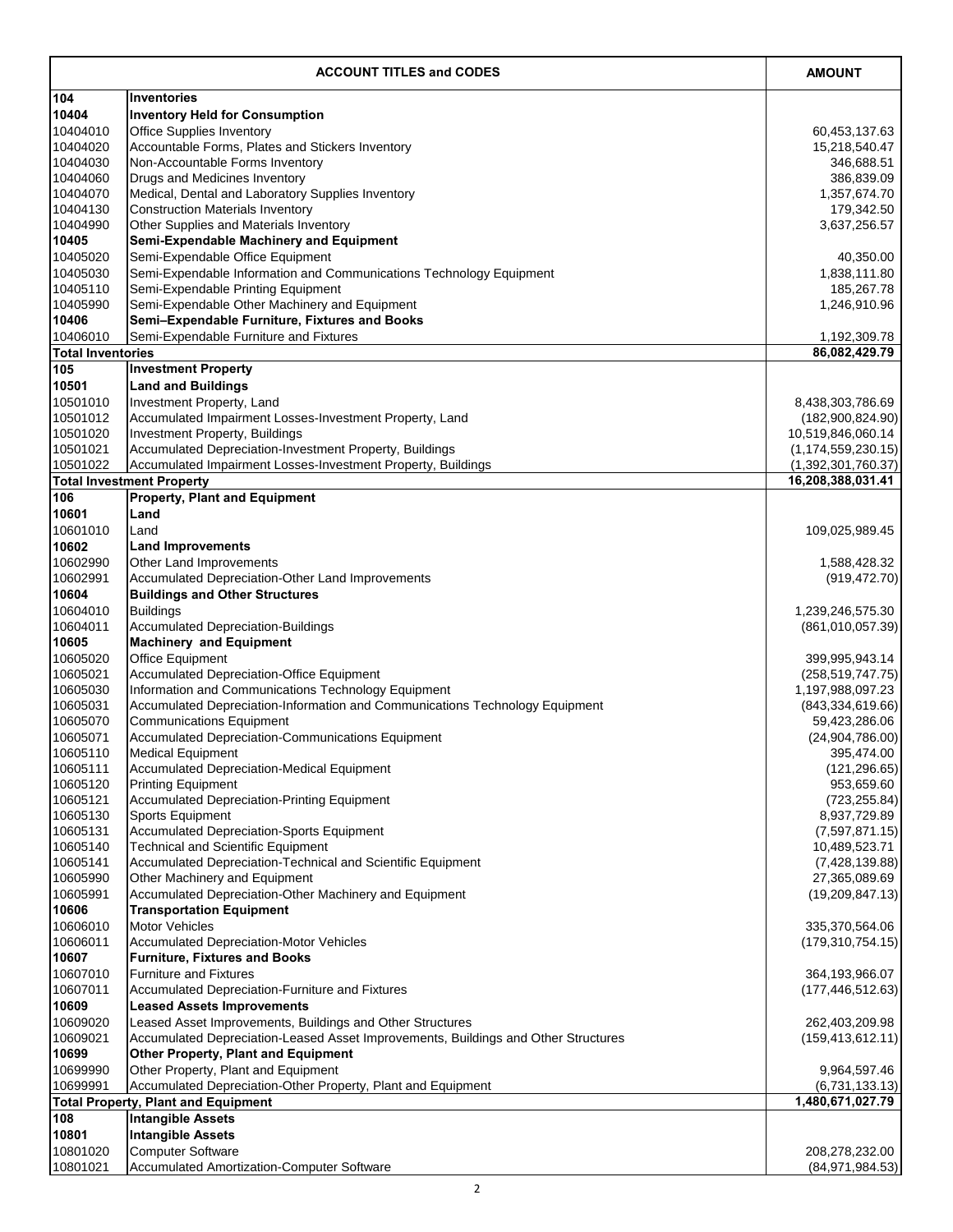| 10898<br><b>Development in Progress</b><br>10898020<br>Development in Progress-Computer Software<br>11,550,000.00<br>134,856,247.47<br><b>Total Intangible Assets</b><br>111<br><b>Non-Current Assets Held for Sale</b><br><b>Non-Current Assets Held for Sale</b><br>11101<br>11101010<br>Non-Current Assets Held for Sale<br>1,336,550,617.28<br><b>Total Non-Current Assets Held for Sale</b><br>1,336,550,617.28<br>199<br><b>Other Assets</b><br>19901<br><b>Advances</b><br>19901030<br>Advances to Special Disbursing Officer<br>41,600.00<br>19901040<br>Advances to Officers and Employees<br>496,300.00<br>19902<br><b>Prepayments</b><br>19902020<br><b>Prepaid Rent</b><br>4,281,499.54<br><b>Prepaid Registration</b><br>19902030<br>37,207.35<br><b>Prepaid Insurance</b><br>19902050<br>4,857,763.68<br><b>Prepaid Subscription</b><br>8-73-127<br>19902990<br><b>Other Prepayments</b><br>175,677,591.31<br><b>Deposits</b><br>19903<br>19903020<br><b>Guaranty Deposits</b><br>192,260,605.08<br>19903990<br><b>Other Deposits</b><br>44,818,621.50<br><b>Restricted Fund</b><br>19904<br>19904010<br><b>Restricted Fund</b><br>27,094,095,298.57<br>19999<br><b>Other Assets</b><br>19999990<br><b>Other Assets</b><br>17,311,829.63<br><b>Total Other Assets</b><br>27,533,878,316.66<br>678,962,743,664.58<br><b>TOTAL ASSETS</b><br> 2 <br><b>Liabilities</b><br>201<br><b>Financial Liabilities</b><br>20101<br><b>Payables</b><br>20101010<br><b>Accounts Payable</b><br>85,721,654,601.99<br>20101020<br>Due to Officers and Employees<br>19,957,107.09<br>20101110<br>Insurance/Reinsurance Premium Payable<br>3,711,896,934.62<br><b>Total Financial Liabilities</b><br>89,453,508,643.70<br>202<br><b>Inter-Agency Payables</b><br><b>Inter-Agency Payables</b><br>20201<br>Due to BIR<br>20201010<br>91,649,743.55<br>Due to GSIS<br>20201020<br>25,710,155.27<br>20201030<br>Due to Pag-IBIG<br>4,306,445.47<br>20201040<br>Due to PhilHealth<br>2,546,532.28<br>20201050<br>Due to NGAs<br>1,454,766.06<br>20201060<br>Due to Other Government Corporations<br>36,906,217.12<br>20201070<br>Due to LGUs<br>62,208.27<br>20201110<br>Due to SSS<br>55.00<br>162,636,123.02<br><b>Total Inter-Agency Payables</b><br>204<br><b>Trust Liabilities</b><br>20401<br><b>Trust Liabilities</b><br>20401010<br><b>Trust Liabilities</b><br>870,100,794.68<br>20401040<br><b>Guaranty/Security Deposits Payable</b><br>147,387,342.35<br>20401050<br><b>Customers' Deposits Payable</b><br>3,338,943,366.90<br><b>Total Trust Liabilities</b><br>4,356,431,503.93<br><b>Deferred Credits/Unearned Income</b><br>205<br><b>Deferred Credits</b><br>20501<br>20501990<br><b>Other Deferred Credits</b><br>13,787,380,701.79<br><b>Unearned Revenue/Income</b><br>20502<br>20502050<br>Unearned Interest Income<br>867,587,087.94<br>20502990<br>Other Unearned Revenue/Income<br>630,525.51<br><b>Total Deferred Credits/Unearned Income</b><br>14,655,598,315.24<br>206<br><b>Provisions</b><br><b>Provisions</b><br>20601<br>20601020<br>Leave Benefits Payable<br>810,878,150.56<br><b>Other Provisions</b><br>20601990<br>1,463,991,513.93<br>2,274,869,664.49<br><b>Total Provisions</b> | <b>ACCOUNT TITLES and CODES</b> |  | <b>AMOUNT</b> |
|------------------------------------------------------------------------------------------------------------------------------------------------------------------------------------------------------------------------------------------------------------------------------------------------------------------------------------------------------------------------------------------------------------------------------------------------------------------------------------------------------------------------------------------------------------------------------------------------------------------------------------------------------------------------------------------------------------------------------------------------------------------------------------------------------------------------------------------------------------------------------------------------------------------------------------------------------------------------------------------------------------------------------------------------------------------------------------------------------------------------------------------------------------------------------------------------------------------------------------------------------------------------------------------------------------------------------------------------------------------------------------------------------------------------------------------------------------------------------------------------------------------------------------------------------------------------------------------------------------------------------------------------------------------------------------------------------------------------------------------------------------------------------------------------------------------------------------------------------------------------------------------------------------------------------------------------------------------------------------------------------------------------------------------------------------------------------------------------------------------------------------------------------------------------------------------------------------------------------------------------------------------------------------------------------------------------------------------------------------------------------------------------------------------------------------------------------------------------------------------------------------------------------------------------------------------------------------------------------------------------------------------------------------------------------------------------------------------------------------------------------------------------------------------------------------------------------------------------------------------------------------------------------------------------------------------------------------------------------------------------------------------------------------------------------------------------------------------------------------------------------------------------------------------------------------------------------------------|---------------------------------|--|---------------|
|                                                                                                                                                                                                                                                                                                                                                                                                                                                                                                                                                                                                                                                                                                                                                                                                                                                                                                                                                                                                                                                                                                                                                                                                                                                                                                                                                                                                                                                                                                                                                                                                                                                                                                                                                                                                                                                                                                                                                                                                                                                                                                                                                                                                                                                                                                                                                                                                                                                                                                                                                                                                                                                                                                                                                                                                                                                                                                                                                                                                                                                                                                                                                                                                                  |                                 |  |               |
|                                                                                                                                                                                                                                                                                                                                                                                                                                                                                                                                                                                                                                                                                                                                                                                                                                                                                                                                                                                                                                                                                                                                                                                                                                                                                                                                                                                                                                                                                                                                                                                                                                                                                                                                                                                                                                                                                                                                                                                                                                                                                                                                                                                                                                                                                                                                                                                                                                                                                                                                                                                                                                                                                                                                                                                                                                                                                                                                                                                                                                                                                                                                                                                                                  |                                 |  |               |
|                                                                                                                                                                                                                                                                                                                                                                                                                                                                                                                                                                                                                                                                                                                                                                                                                                                                                                                                                                                                                                                                                                                                                                                                                                                                                                                                                                                                                                                                                                                                                                                                                                                                                                                                                                                                                                                                                                                                                                                                                                                                                                                                                                                                                                                                                                                                                                                                                                                                                                                                                                                                                                                                                                                                                                                                                                                                                                                                                                                                                                                                                                                                                                                                                  |                                 |  |               |
|                                                                                                                                                                                                                                                                                                                                                                                                                                                                                                                                                                                                                                                                                                                                                                                                                                                                                                                                                                                                                                                                                                                                                                                                                                                                                                                                                                                                                                                                                                                                                                                                                                                                                                                                                                                                                                                                                                                                                                                                                                                                                                                                                                                                                                                                                                                                                                                                                                                                                                                                                                                                                                                                                                                                                                                                                                                                                                                                                                                                                                                                                                                                                                                                                  |                                 |  |               |
|                                                                                                                                                                                                                                                                                                                                                                                                                                                                                                                                                                                                                                                                                                                                                                                                                                                                                                                                                                                                                                                                                                                                                                                                                                                                                                                                                                                                                                                                                                                                                                                                                                                                                                                                                                                                                                                                                                                                                                                                                                                                                                                                                                                                                                                                                                                                                                                                                                                                                                                                                                                                                                                                                                                                                                                                                                                                                                                                                                                                                                                                                                                                                                                                                  |                                 |  |               |
|                                                                                                                                                                                                                                                                                                                                                                                                                                                                                                                                                                                                                                                                                                                                                                                                                                                                                                                                                                                                                                                                                                                                                                                                                                                                                                                                                                                                                                                                                                                                                                                                                                                                                                                                                                                                                                                                                                                                                                                                                                                                                                                                                                                                                                                                                                                                                                                                                                                                                                                                                                                                                                                                                                                                                                                                                                                                                                                                                                                                                                                                                                                                                                                                                  |                                 |  |               |
|                                                                                                                                                                                                                                                                                                                                                                                                                                                                                                                                                                                                                                                                                                                                                                                                                                                                                                                                                                                                                                                                                                                                                                                                                                                                                                                                                                                                                                                                                                                                                                                                                                                                                                                                                                                                                                                                                                                                                                                                                                                                                                                                                                                                                                                                                                                                                                                                                                                                                                                                                                                                                                                                                                                                                                                                                                                                                                                                                                                                                                                                                                                                                                                                                  |                                 |  |               |
|                                                                                                                                                                                                                                                                                                                                                                                                                                                                                                                                                                                                                                                                                                                                                                                                                                                                                                                                                                                                                                                                                                                                                                                                                                                                                                                                                                                                                                                                                                                                                                                                                                                                                                                                                                                                                                                                                                                                                                                                                                                                                                                                                                                                                                                                                                                                                                                                                                                                                                                                                                                                                                                                                                                                                                                                                                                                                                                                                                                                                                                                                                                                                                                                                  |                                 |  |               |
|                                                                                                                                                                                                                                                                                                                                                                                                                                                                                                                                                                                                                                                                                                                                                                                                                                                                                                                                                                                                                                                                                                                                                                                                                                                                                                                                                                                                                                                                                                                                                                                                                                                                                                                                                                                                                                                                                                                                                                                                                                                                                                                                                                                                                                                                                                                                                                                                                                                                                                                                                                                                                                                                                                                                                                                                                                                                                                                                                                                                                                                                                                                                                                                                                  |                                 |  |               |
|                                                                                                                                                                                                                                                                                                                                                                                                                                                                                                                                                                                                                                                                                                                                                                                                                                                                                                                                                                                                                                                                                                                                                                                                                                                                                                                                                                                                                                                                                                                                                                                                                                                                                                                                                                                                                                                                                                                                                                                                                                                                                                                                                                                                                                                                                                                                                                                                                                                                                                                                                                                                                                                                                                                                                                                                                                                                                                                                                                                                                                                                                                                                                                                                                  |                                 |  |               |
|                                                                                                                                                                                                                                                                                                                                                                                                                                                                                                                                                                                                                                                                                                                                                                                                                                                                                                                                                                                                                                                                                                                                                                                                                                                                                                                                                                                                                                                                                                                                                                                                                                                                                                                                                                                                                                                                                                                                                                                                                                                                                                                                                                                                                                                                                                                                                                                                                                                                                                                                                                                                                                                                                                                                                                                                                                                                                                                                                                                                                                                                                                                                                                                                                  |                                 |  |               |
|                                                                                                                                                                                                                                                                                                                                                                                                                                                                                                                                                                                                                                                                                                                                                                                                                                                                                                                                                                                                                                                                                                                                                                                                                                                                                                                                                                                                                                                                                                                                                                                                                                                                                                                                                                                                                                                                                                                                                                                                                                                                                                                                                                                                                                                                                                                                                                                                                                                                                                                                                                                                                                                                                                                                                                                                                                                                                                                                                                                                                                                                                                                                                                                                                  |                                 |  |               |
|                                                                                                                                                                                                                                                                                                                                                                                                                                                                                                                                                                                                                                                                                                                                                                                                                                                                                                                                                                                                                                                                                                                                                                                                                                                                                                                                                                                                                                                                                                                                                                                                                                                                                                                                                                                                                                                                                                                                                                                                                                                                                                                                                                                                                                                                                                                                                                                                                                                                                                                                                                                                                                                                                                                                                                                                                                                                                                                                                                                                                                                                                                                                                                                                                  |                                 |  |               |
|                                                                                                                                                                                                                                                                                                                                                                                                                                                                                                                                                                                                                                                                                                                                                                                                                                                                                                                                                                                                                                                                                                                                                                                                                                                                                                                                                                                                                                                                                                                                                                                                                                                                                                                                                                                                                                                                                                                                                                                                                                                                                                                                                                                                                                                                                                                                                                                                                                                                                                                                                                                                                                                                                                                                                                                                                                                                                                                                                                                                                                                                                                                                                                                                                  |                                 |  |               |
|                                                                                                                                                                                                                                                                                                                                                                                                                                                                                                                                                                                                                                                                                                                                                                                                                                                                                                                                                                                                                                                                                                                                                                                                                                                                                                                                                                                                                                                                                                                                                                                                                                                                                                                                                                                                                                                                                                                                                                                                                                                                                                                                                                                                                                                                                                                                                                                                                                                                                                                                                                                                                                                                                                                                                                                                                                                                                                                                                                                                                                                                                                                                                                                                                  |                                 |  |               |
|                                                                                                                                                                                                                                                                                                                                                                                                                                                                                                                                                                                                                                                                                                                                                                                                                                                                                                                                                                                                                                                                                                                                                                                                                                                                                                                                                                                                                                                                                                                                                                                                                                                                                                                                                                                                                                                                                                                                                                                                                                                                                                                                                                                                                                                                                                                                                                                                                                                                                                                                                                                                                                                                                                                                                                                                                                                                                                                                                                                                                                                                                                                                                                                                                  |                                 |  |               |
|                                                                                                                                                                                                                                                                                                                                                                                                                                                                                                                                                                                                                                                                                                                                                                                                                                                                                                                                                                                                                                                                                                                                                                                                                                                                                                                                                                                                                                                                                                                                                                                                                                                                                                                                                                                                                                                                                                                                                                                                                                                                                                                                                                                                                                                                                                                                                                                                                                                                                                                                                                                                                                                                                                                                                                                                                                                                                                                                                                                                                                                                                                                                                                                                                  |                                 |  |               |
|                                                                                                                                                                                                                                                                                                                                                                                                                                                                                                                                                                                                                                                                                                                                                                                                                                                                                                                                                                                                                                                                                                                                                                                                                                                                                                                                                                                                                                                                                                                                                                                                                                                                                                                                                                                                                                                                                                                                                                                                                                                                                                                                                                                                                                                                                                                                                                                                                                                                                                                                                                                                                                                                                                                                                                                                                                                                                                                                                                                                                                                                                                                                                                                                                  |                                 |  |               |
|                                                                                                                                                                                                                                                                                                                                                                                                                                                                                                                                                                                                                                                                                                                                                                                                                                                                                                                                                                                                                                                                                                                                                                                                                                                                                                                                                                                                                                                                                                                                                                                                                                                                                                                                                                                                                                                                                                                                                                                                                                                                                                                                                                                                                                                                                                                                                                                                                                                                                                                                                                                                                                                                                                                                                                                                                                                                                                                                                                                                                                                                                                                                                                                                                  |                                 |  |               |
|                                                                                                                                                                                                                                                                                                                                                                                                                                                                                                                                                                                                                                                                                                                                                                                                                                                                                                                                                                                                                                                                                                                                                                                                                                                                                                                                                                                                                                                                                                                                                                                                                                                                                                                                                                                                                                                                                                                                                                                                                                                                                                                                                                                                                                                                                                                                                                                                                                                                                                                                                                                                                                                                                                                                                                                                                                                                                                                                                                                                                                                                                                                                                                                                                  |                                 |  |               |
|                                                                                                                                                                                                                                                                                                                                                                                                                                                                                                                                                                                                                                                                                                                                                                                                                                                                                                                                                                                                                                                                                                                                                                                                                                                                                                                                                                                                                                                                                                                                                                                                                                                                                                                                                                                                                                                                                                                                                                                                                                                                                                                                                                                                                                                                                                                                                                                                                                                                                                                                                                                                                                                                                                                                                                                                                                                                                                                                                                                                                                                                                                                                                                                                                  |                                 |  |               |
|                                                                                                                                                                                                                                                                                                                                                                                                                                                                                                                                                                                                                                                                                                                                                                                                                                                                                                                                                                                                                                                                                                                                                                                                                                                                                                                                                                                                                                                                                                                                                                                                                                                                                                                                                                                                                                                                                                                                                                                                                                                                                                                                                                                                                                                                                                                                                                                                                                                                                                                                                                                                                                                                                                                                                                                                                                                                                                                                                                                                                                                                                                                                                                                                                  |                                 |  |               |
|                                                                                                                                                                                                                                                                                                                                                                                                                                                                                                                                                                                                                                                                                                                                                                                                                                                                                                                                                                                                                                                                                                                                                                                                                                                                                                                                                                                                                                                                                                                                                                                                                                                                                                                                                                                                                                                                                                                                                                                                                                                                                                                                                                                                                                                                                                                                                                                                                                                                                                                                                                                                                                                                                                                                                                                                                                                                                                                                                                                                                                                                                                                                                                                                                  |                                 |  |               |
|                                                                                                                                                                                                                                                                                                                                                                                                                                                                                                                                                                                                                                                                                                                                                                                                                                                                                                                                                                                                                                                                                                                                                                                                                                                                                                                                                                                                                                                                                                                                                                                                                                                                                                                                                                                                                                                                                                                                                                                                                                                                                                                                                                                                                                                                                                                                                                                                                                                                                                                                                                                                                                                                                                                                                                                                                                                                                                                                                                                                                                                                                                                                                                                                                  |                                 |  |               |
|                                                                                                                                                                                                                                                                                                                                                                                                                                                                                                                                                                                                                                                                                                                                                                                                                                                                                                                                                                                                                                                                                                                                                                                                                                                                                                                                                                                                                                                                                                                                                                                                                                                                                                                                                                                                                                                                                                                                                                                                                                                                                                                                                                                                                                                                                                                                                                                                                                                                                                                                                                                                                                                                                                                                                                                                                                                                                                                                                                                                                                                                                                                                                                                                                  |                                 |  |               |
|                                                                                                                                                                                                                                                                                                                                                                                                                                                                                                                                                                                                                                                                                                                                                                                                                                                                                                                                                                                                                                                                                                                                                                                                                                                                                                                                                                                                                                                                                                                                                                                                                                                                                                                                                                                                                                                                                                                                                                                                                                                                                                                                                                                                                                                                                                                                                                                                                                                                                                                                                                                                                                                                                                                                                                                                                                                                                                                                                                                                                                                                                                                                                                                                                  |                                 |  |               |
|                                                                                                                                                                                                                                                                                                                                                                                                                                                                                                                                                                                                                                                                                                                                                                                                                                                                                                                                                                                                                                                                                                                                                                                                                                                                                                                                                                                                                                                                                                                                                                                                                                                                                                                                                                                                                                                                                                                                                                                                                                                                                                                                                                                                                                                                                                                                                                                                                                                                                                                                                                                                                                                                                                                                                                                                                                                                                                                                                                                                                                                                                                                                                                                                                  |                                 |  |               |
|                                                                                                                                                                                                                                                                                                                                                                                                                                                                                                                                                                                                                                                                                                                                                                                                                                                                                                                                                                                                                                                                                                                                                                                                                                                                                                                                                                                                                                                                                                                                                                                                                                                                                                                                                                                                                                                                                                                                                                                                                                                                                                                                                                                                                                                                                                                                                                                                                                                                                                                                                                                                                                                                                                                                                                                                                                                                                                                                                                                                                                                                                                                                                                                                                  |                                 |  |               |
|                                                                                                                                                                                                                                                                                                                                                                                                                                                                                                                                                                                                                                                                                                                                                                                                                                                                                                                                                                                                                                                                                                                                                                                                                                                                                                                                                                                                                                                                                                                                                                                                                                                                                                                                                                                                                                                                                                                                                                                                                                                                                                                                                                                                                                                                                                                                                                                                                                                                                                                                                                                                                                                                                                                                                                                                                                                                                                                                                                                                                                                                                                                                                                                                                  |                                 |  |               |
|                                                                                                                                                                                                                                                                                                                                                                                                                                                                                                                                                                                                                                                                                                                                                                                                                                                                                                                                                                                                                                                                                                                                                                                                                                                                                                                                                                                                                                                                                                                                                                                                                                                                                                                                                                                                                                                                                                                                                                                                                                                                                                                                                                                                                                                                                                                                                                                                                                                                                                                                                                                                                                                                                                                                                                                                                                                                                                                                                                                                                                                                                                                                                                                                                  |                                 |  |               |
|                                                                                                                                                                                                                                                                                                                                                                                                                                                                                                                                                                                                                                                                                                                                                                                                                                                                                                                                                                                                                                                                                                                                                                                                                                                                                                                                                                                                                                                                                                                                                                                                                                                                                                                                                                                                                                                                                                                                                                                                                                                                                                                                                                                                                                                                                                                                                                                                                                                                                                                                                                                                                                                                                                                                                                                                                                                                                                                                                                                                                                                                                                                                                                                                                  |                                 |  |               |
|                                                                                                                                                                                                                                                                                                                                                                                                                                                                                                                                                                                                                                                                                                                                                                                                                                                                                                                                                                                                                                                                                                                                                                                                                                                                                                                                                                                                                                                                                                                                                                                                                                                                                                                                                                                                                                                                                                                                                                                                                                                                                                                                                                                                                                                                                                                                                                                                                                                                                                                                                                                                                                                                                                                                                                                                                                                                                                                                                                                                                                                                                                                                                                                                                  |                                 |  |               |
|                                                                                                                                                                                                                                                                                                                                                                                                                                                                                                                                                                                                                                                                                                                                                                                                                                                                                                                                                                                                                                                                                                                                                                                                                                                                                                                                                                                                                                                                                                                                                                                                                                                                                                                                                                                                                                                                                                                                                                                                                                                                                                                                                                                                                                                                                                                                                                                                                                                                                                                                                                                                                                                                                                                                                                                                                                                                                                                                                                                                                                                                                                                                                                                                                  |                                 |  |               |
|                                                                                                                                                                                                                                                                                                                                                                                                                                                                                                                                                                                                                                                                                                                                                                                                                                                                                                                                                                                                                                                                                                                                                                                                                                                                                                                                                                                                                                                                                                                                                                                                                                                                                                                                                                                                                                                                                                                                                                                                                                                                                                                                                                                                                                                                                                                                                                                                                                                                                                                                                                                                                                                                                                                                                                                                                                                                                                                                                                                                                                                                                                                                                                                                                  |                                 |  |               |
|                                                                                                                                                                                                                                                                                                                                                                                                                                                                                                                                                                                                                                                                                                                                                                                                                                                                                                                                                                                                                                                                                                                                                                                                                                                                                                                                                                                                                                                                                                                                                                                                                                                                                                                                                                                                                                                                                                                                                                                                                                                                                                                                                                                                                                                                                                                                                                                                                                                                                                                                                                                                                                                                                                                                                                                                                                                                                                                                                                                                                                                                                                                                                                                                                  |                                 |  |               |
|                                                                                                                                                                                                                                                                                                                                                                                                                                                                                                                                                                                                                                                                                                                                                                                                                                                                                                                                                                                                                                                                                                                                                                                                                                                                                                                                                                                                                                                                                                                                                                                                                                                                                                                                                                                                                                                                                                                                                                                                                                                                                                                                                                                                                                                                                                                                                                                                                                                                                                                                                                                                                                                                                                                                                                                                                                                                                                                                                                                                                                                                                                                                                                                                                  |                                 |  |               |
|                                                                                                                                                                                                                                                                                                                                                                                                                                                                                                                                                                                                                                                                                                                                                                                                                                                                                                                                                                                                                                                                                                                                                                                                                                                                                                                                                                                                                                                                                                                                                                                                                                                                                                                                                                                                                                                                                                                                                                                                                                                                                                                                                                                                                                                                                                                                                                                                                                                                                                                                                                                                                                                                                                                                                                                                                                                                                                                                                                                                                                                                                                                                                                                                                  |                                 |  |               |
|                                                                                                                                                                                                                                                                                                                                                                                                                                                                                                                                                                                                                                                                                                                                                                                                                                                                                                                                                                                                                                                                                                                                                                                                                                                                                                                                                                                                                                                                                                                                                                                                                                                                                                                                                                                                                                                                                                                                                                                                                                                                                                                                                                                                                                                                                                                                                                                                                                                                                                                                                                                                                                                                                                                                                                                                                                                                                                                                                                                                                                                                                                                                                                                                                  |                                 |  |               |
|                                                                                                                                                                                                                                                                                                                                                                                                                                                                                                                                                                                                                                                                                                                                                                                                                                                                                                                                                                                                                                                                                                                                                                                                                                                                                                                                                                                                                                                                                                                                                                                                                                                                                                                                                                                                                                                                                                                                                                                                                                                                                                                                                                                                                                                                                                                                                                                                                                                                                                                                                                                                                                                                                                                                                                                                                                                                                                                                                                                                                                                                                                                                                                                                                  |                                 |  |               |
|                                                                                                                                                                                                                                                                                                                                                                                                                                                                                                                                                                                                                                                                                                                                                                                                                                                                                                                                                                                                                                                                                                                                                                                                                                                                                                                                                                                                                                                                                                                                                                                                                                                                                                                                                                                                                                                                                                                                                                                                                                                                                                                                                                                                                                                                                                                                                                                                                                                                                                                                                                                                                                                                                                                                                                                                                                                                                                                                                                                                                                                                                                                                                                                                                  |                                 |  |               |
|                                                                                                                                                                                                                                                                                                                                                                                                                                                                                                                                                                                                                                                                                                                                                                                                                                                                                                                                                                                                                                                                                                                                                                                                                                                                                                                                                                                                                                                                                                                                                                                                                                                                                                                                                                                                                                                                                                                                                                                                                                                                                                                                                                                                                                                                                                                                                                                                                                                                                                                                                                                                                                                                                                                                                                                                                                                                                                                                                                                                                                                                                                                                                                                                                  |                                 |  |               |
|                                                                                                                                                                                                                                                                                                                                                                                                                                                                                                                                                                                                                                                                                                                                                                                                                                                                                                                                                                                                                                                                                                                                                                                                                                                                                                                                                                                                                                                                                                                                                                                                                                                                                                                                                                                                                                                                                                                                                                                                                                                                                                                                                                                                                                                                                                                                                                                                                                                                                                                                                                                                                                                                                                                                                                                                                                                                                                                                                                                                                                                                                                                                                                                                                  |                                 |  |               |
|                                                                                                                                                                                                                                                                                                                                                                                                                                                                                                                                                                                                                                                                                                                                                                                                                                                                                                                                                                                                                                                                                                                                                                                                                                                                                                                                                                                                                                                                                                                                                                                                                                                                                                                                                                                                                                                                                                                                                                                                                                                                                                                                                                                                                                                                                                                                                                                                                                                                                                                                                                                                                                                                                                                                                                                                                                                                                                                                                                                                                                                                                                                                                                                                                  |                                 |  |               |
|                                                                                                                                                                                                                                                                                                                                                                                                                                                                                                                                                                                                                                                                                                                                                                                                                                                                                                                                                                                                                                                                                                                                                                                                                                                                                                                                                                                                                                                                                                                                                                                                                                                                                                                                                                                                                                                                                                                                                                                                                                                                                                                                                                                                                                                                                                                                                                                                                                                                                                                                                                                                                                                                                                                                                                                                                                                                                                                                                                                                                                                                                                                                                                                                                  |                                 |  |               |
|                                                                                                                                                                                                                                                                                                                                                                                                                                                                                                                                                                                                                                                                                                                                                                                                                                                                                                                                                                                                                                                                                                                                                                                                                                                                                                                                                                                                                                                                                                                                                                                                                                                                                                                                                                                                                                                                                                                                                                                                                                                                                                                                                                                                                                                                                                                                                                                                                                                                                                                                                                                                                                                                                                                                                                                                                                                                                                                                                                                                                                                                                                                                                                                                                  |                                 |  |               |
|                                                                                                                                                                                                                                                                                                                                                                                                                                                                                                                                                                                                                                                                                                                                                                                                                                                                                                                                                                                                                                                                                                                                                                                                                                                                                                                                                                                                                                                                                                                                                                                                                                                                                                                                                                                                                                                                                                                                                                                                                                                                                                                                                                                                                                                                                                                                                                                                                                                                                                                                                                                                                                                                                                                                                                                                                                                                                                                                                                                                                                                                                                                                                                                                                  |                                 |  |               |
|                                                                                                                                                                                                                                                                                                                                                                                                                                                                                                                                                                                                                                                                                                                                                                                                                                                                                                                                                                                                                                                                                                                                                                                                                                                                                                                                                                                                                                                                                                                                                                                                                                                                                                                                                                                                                                                                                                                                                                                                                                                                                                                                                                                                                                                                                                                                                                                                                                                                                                                                                                                                                                                                                                                                                                                                                                                                                                                                                                                                                                                                                                                                                                                                                  |                                 |  |               |
|                                                                                                                                                                                                                                                                                                                                                                                                                                                                                                                                                                                                                                                                                                                                                                                                                                                                                                                                                                                                                                                                                                                                                                                                                                                                                                                                                                                                                                                                                                                                                                                                                                                                                                                                                                                                                                                                                                                                                                                                                                                                                                                                                                                                                                                                                                                                                                                                                                                                                                                                                                                                                                                                                                                                                                                                                                                                                                                                                                                                                                                                                                                                                                                                                  |                                 |  |               |
|                                                                                                                                                                                                                                                                                                                                                                                                                                                                                                                                                                                                                                                                                                                                                                                                                                                                                                                                                                                                                                                                                                                                                                                                                                                                                                                                                                                                                                                                                                                                                                                                                                                                                                                                                                                                                                                                                                                                                                                                                                                                                                                                                                                                                                                                                                                                                                                                                                                                                                                                                                                                                                                                                                                                                                                                                                                                                                                                                                                                                                                                                                                                                                                                                  |                                 |  |               |
|                                                                                                                                                                                                                                                                                                                                                                                                                                                                                                                                                                                                                                                                                                                                                                                                                                                                                                                                                                                                                                                                                                                                                                                                                                                                                                                                                                                                                                                                                                                                                                                                                                                                                                                                                                                                                                                                                                                                                                                                                                                                                                                                                                                                                                                                                                                                                                                                                                                                                                                                                                                                                                                                                                                                                                                                                                                                                                                                                                                                                                                                                                                                                                                                                  |                                 |  |               |
|                                                                                                                                                                                                                                                                                                                                                                                                                                                                                                                                                                                                                                                                                                                                                                                                                                                                                                                                                                                                                                                                                                                                                                                                                                                                                                                                                                                                                                                                                                                                                                                                                                                                                                                                                                                                                                                                                                                                                                                                                                                                                                                                                                                                                                                                                                                                                                                                                                                                                                                                                                                                                                                                                                                                                                                                                                                                                                                                                                                                                                                                                                                                                                                                                  |                                 |  |               |
|                                                                                                                                                                                                                                                                                                                                                                                                                                                                                                                                                                                                                                                                                                                                                                                                                                                                                                                                                                                                                                                                                                                                                                                                                                                                                                                                                                                                                                                                                                                                                                                                                                                                                                                                                                                                                                                                                                                                                                                                                                                                                                                                                                                                                                                                                                                                                                                                                                                                                                                                                                                                                                                                                                                                                                                                                                                                                                                                                                                                                                                                                                                                                                                                                  |                                 |  |               |
|                                                                                                                                                                                                                                                                                                                                                                                                                                                                                                                                                                                                                                                                                                                                                                                                                                                                                                                                                                                                                                                                                                                                                                                                                                                                                                                                                                                                                                                                                                                                                                                                                                                                                                                                                                                                                                                                                                                                                                                                                                                                                                                                                                                                                                                                                                                                                                                                                                                                                                                                                                                                                                                                                                                                                                                                                                                                                                                                                                                                                                                                                                                                                                                                                  |                                 |  |               |
|                                                                                                                                                                                                                                                                                                                                                                                                                                                                                                                                                                                                                                                                                                                                                                                                                                                                                                                                                                                                                                                                                                                                                                                                                                                                                                                                                                                                                                                                                                                                                                                                                                                                                                                                                                                                                                                                                                                                                                                                                                                                                                                                                                                                                                                                                                                                                                                                                                                                                                                                                                                                                                                                                                                                                                                                                                                                                                                                                                                                                                                                                                                                                                                                                  |                                 |  |               |
|                                                                                                                                                                                                                                                                                                                                                                                                                                                                                                                                                                                                                                                                                                                                                                                                                                                                                                                                                                                                                                                                                                                                                                                                                                                                                                                                                                                                                                                                                                                                                                                                                                                                                                                                                                                                                                                                                                                                                                                                                                                                                                                                                                                                                                                                                                                                                                                                                                                                                                                                                                                                                                                                                                                                                                                                                                                                                                                                                                                                                                                                                                                                                                                                                  |                                 |  |               |
|                                                                                                                                                                                                                                                                                                                                                                                                                                                                                                                                                                                                                                                                                                                                                                                                                                                                                                                                                                                                                                                                                                                                                                                                                                                                                                                                                                                                                                                                                                                                                                                                                                                                                                                                                                                                                                                                                                                                                                                                                                                                                                                                                                                                                                                                                                                                                                                                                                                                                                                                                                                                                                                                                                                                                                                                                                                                                                                                                                                                                                                                                                                                                                                                                  |                                 |  |               |
|                                                                                                                                                                                                                                                                                                                                                                                                                                                                                                                                                                                                                                                                                                                                                                                                                                                                                                                                                                                                                                                                                                                                                                                                                                                                                                                                                                                                                                                                                                                                                                                                                                                                                                                                                                                                                                                                                                                                                                                                                                                                                                                                                                                                                                                                                                                                                                                                                                                                                                                                                                                                                                                                                                                                                                                                                                                                                                                                                                                                                                                                                                                                                                                                                  |                                 |  |               |
|                                                                                                                                                                                                                                                                                                                                                                                                                                                                                                                                                                                                                                                                                                                                                                                                                                                                                                                                                                                                                                                                                                                                                                                                                                                                                                                                                                                                                                                                                                                                                                                                                                                                                                                                                                                                                                                                                                                                                                                                                                                                                                                                                                                                                                                                                                                                                                                                                                                                                                                                                                                                                                                                                                                                                                                                                                                                                                                                                                                                                                                                                                                                                                                                                  |                                 |  |               |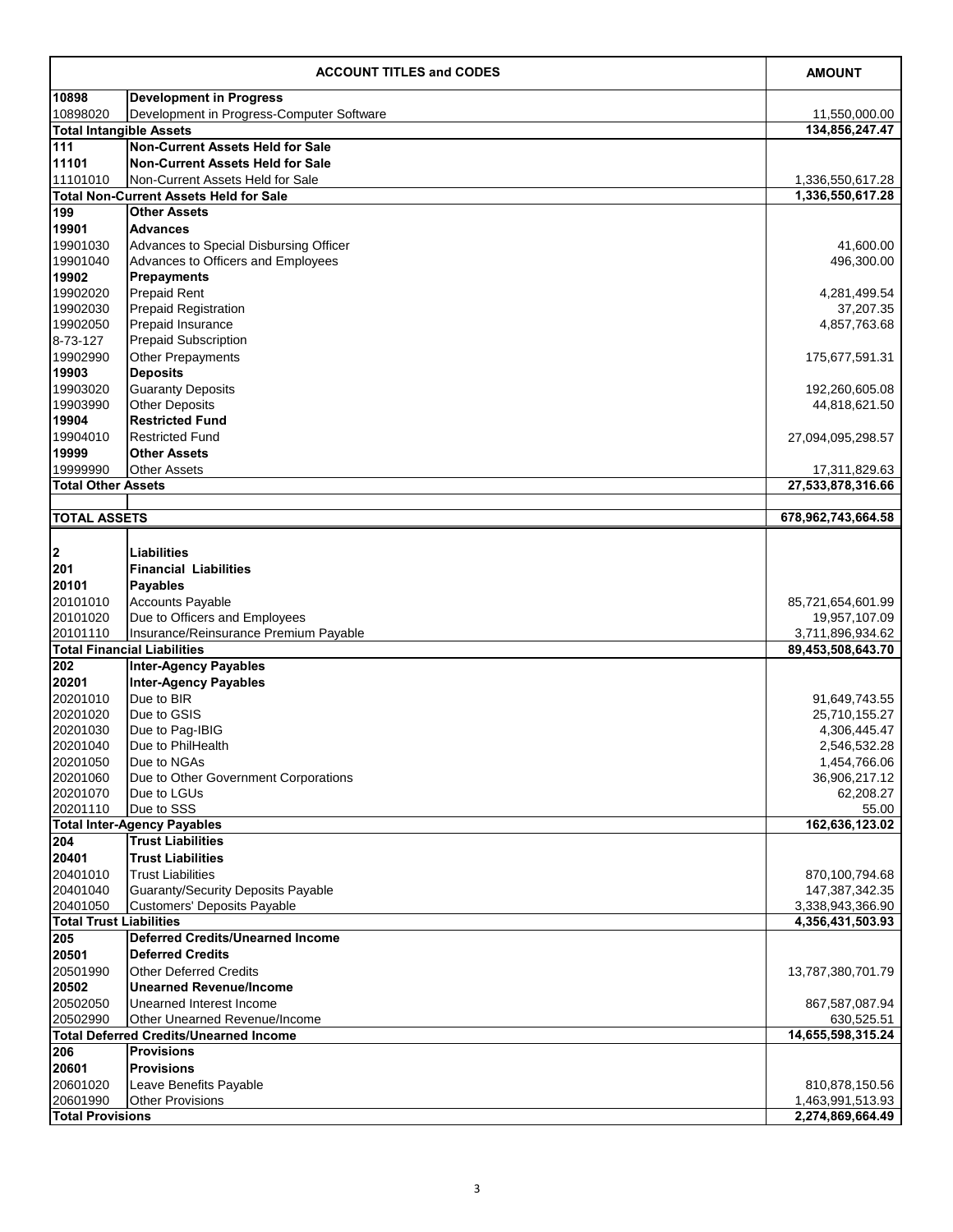|                              | <b>ACCOUNT TITLES and CODES</b>                                                | <b>AMOUNT</b>                  |
|------------------------------|--------------------------------------------------------------------------------|--------------------------------|
| 299                          | <b>Other Payables</b>                                                          |                                |
| 29999                        | <b>Other Payables</b>                                                          |                                |
| 29999040                     | <b>Undistributed Collections</b>                                               | 1,230,406,265.35               |
| 29999990                     | <b>Other Payables</b>                                                          | 751,782,174.19                 |
| <b>Total Other Payables</b>  |                                                                                | 1,982,188,439.54               |
| <b>TOTAL LIABILITIES</b>     |                                                                                | 112,885,232,689.92             |
|                              |                                                                                |                                |
| $\overline{\mathbf{3}}$      | <b>Equity</b>                                                                  |                                |
| 305                          | <b>Unrealized Gain/(Loss)</b>                                                  |                                |
| 30501                        | <b>Unrealized Gain/(Loss)</b>                                                  |                                |
| 30501020                     | Unrealized Gain/(Loss) from Changes in the Fair Value of Financial Instruments | 85,219,699.64                  |
|                              | <b>Total Unrealized Gain/(Loss)</b>                                            | 85,219,699.64                  |
| 307                          | <b>Retained Earnings/(Deficit)</b>                                             |                                |
| 30701<br>30701010            | <b>Retained Earnings/(Deficit)</b><br><b>Retained Earnings/(Deficit)</b>       | 57,840,714,286.72              |
|                              | <b>Total Retained Earnings/(Deficit)</b>                                       | 57,840,714,286.72              |
| 311                          | <b>Members' Equity</b>                                                         |                                |
| 31101                        | Members' Equity                                                                |                                |
| 31101010                     | Members' Equity                                                                | 499,823,520,271.31             |
| <b>Total Members' Equity</b> |                                                                                | 499,823,520,271.31             |
|                              |                                                                                |                                |
| <b>TOTAL EQUITY</b>          |                                                                                | 557,749,454,257.67             |
|                              |                                                                                |                                |
| $\overline{\mathbf{4}}$      | <b>Revenue</b>                                                                 |                                |
| 402                          | <b>Service and Business Income</b>                                             |                                |
| 40201                        | <b>Service Income</b>                                                          |                                |
| 40201130<br>40201170         | <b>Processing Fees</b><br><b>Fees and Commissions Income</b>                   | 58,787,862.16<br>64,272,672.46 |
| 40201990                     | <b>Other Service Income</b>                                                    | 7,889,293.40                   |
| 40202                        | <b>IBusiness Income</b>                                                        |                                |
| 40202050                     | Rent/Lease Income                                                              | 19,057,346.75                  |
| 40202210                     | Interest Income                                                                | 9,422,817,995.49               |
| 40202230                     | <b>Fines and Penalties-Business Income</b>                                     | 324,760,736.48                 |
| 40202260                     | Income from Acquired/Foreclosed Assets                                         | 220,942,507.92                 |
| 40202990                     | <b>Other Business Income</b>                                                   | 4,603,906.54                   |
|                              | <b>Total Service and Business Income</b>                                       | 10,123,132,321.20              |
| 404<br>40402                 | <b>Shares, Donations and Grants</b><br><b>Donations</b>                        |                                |
| 40402020                     | Donations in Kind                                                              | (11,093,208.00)                |
|                              | <b>Total Shares, Grants and Donations</b>                                      | (11,093,208.00)                |
| 405                          | Gains                                                                          |                                |
| 40501                        | Gains                                                                          |                                |
| 40501010                     | Gain on Foreign Exchange (FOREX)                                               | 47,099,215.98                  |
| 40501030                     | Gain on Sale of Investment Property                                            | 1,755,499,728.43               |
| 40501040                     | Gain on Sale of Property, Plant and Equipment                                  | 59,939.35                      |
| 40501110                     | Gain from Changes in Fair Value of Financial Instruments                       | 122,692,823.30                 |
| 40501990                     | <b>Other Gains</b>                                                             | 5,068,997.63                   |
| <b>Total Gains</b><br>406    | <b>Other Non-Operating Income</b>                                              | 1,930,420,704.69               |
| 40602                        | <b>Reversal of Impairment Loss</b>                                             |                                |
| 40602010                     | Reversal of Impairment Loss                                                    | 160,023,085.24                 |
| 40699                        | <b>Miscellaneous Income</b>                                                    |                                |
| 40699990                     | Miscellaneous Income                                                           | 97,970,762.09                  |
|                              | <b>Total Other Non-Operating Income</b>                                        | 257,993,847.33                 |
|                              |                                                                                |                                |
| <b>TOTAL REVENUE</b>         |                                                                                | 12,300,453,665.22              |
| $\overline{\mathbf{5}}$      | <b>Expenses</b>                                                                |                                |
| 501                          | <b>Personnel Services</b>                                                      |                                |
| 50101                        | <b>Salaries and Wages</b>                                                      |                                |
| 50101010                     | Salaries and Wages-Regular                                                     | 507,737,447.85                 |
| 50102                        | <b>Other Compensation</b>                                                      |                                |
| 50102010                     | Personnel Economic Relief Allowance (PERA)                                     | 25,072,507.94                  |
| 50102020                     | Representation Allowance (RA)                                                  | 13,658,207.79                  |
| 50102030                     | Transportation Allowance (TA)                                                  | 13,929,788.43                  |
| 50102040                     | Clothing/Uniform Allowance                                                     | 22,488,000.00                  |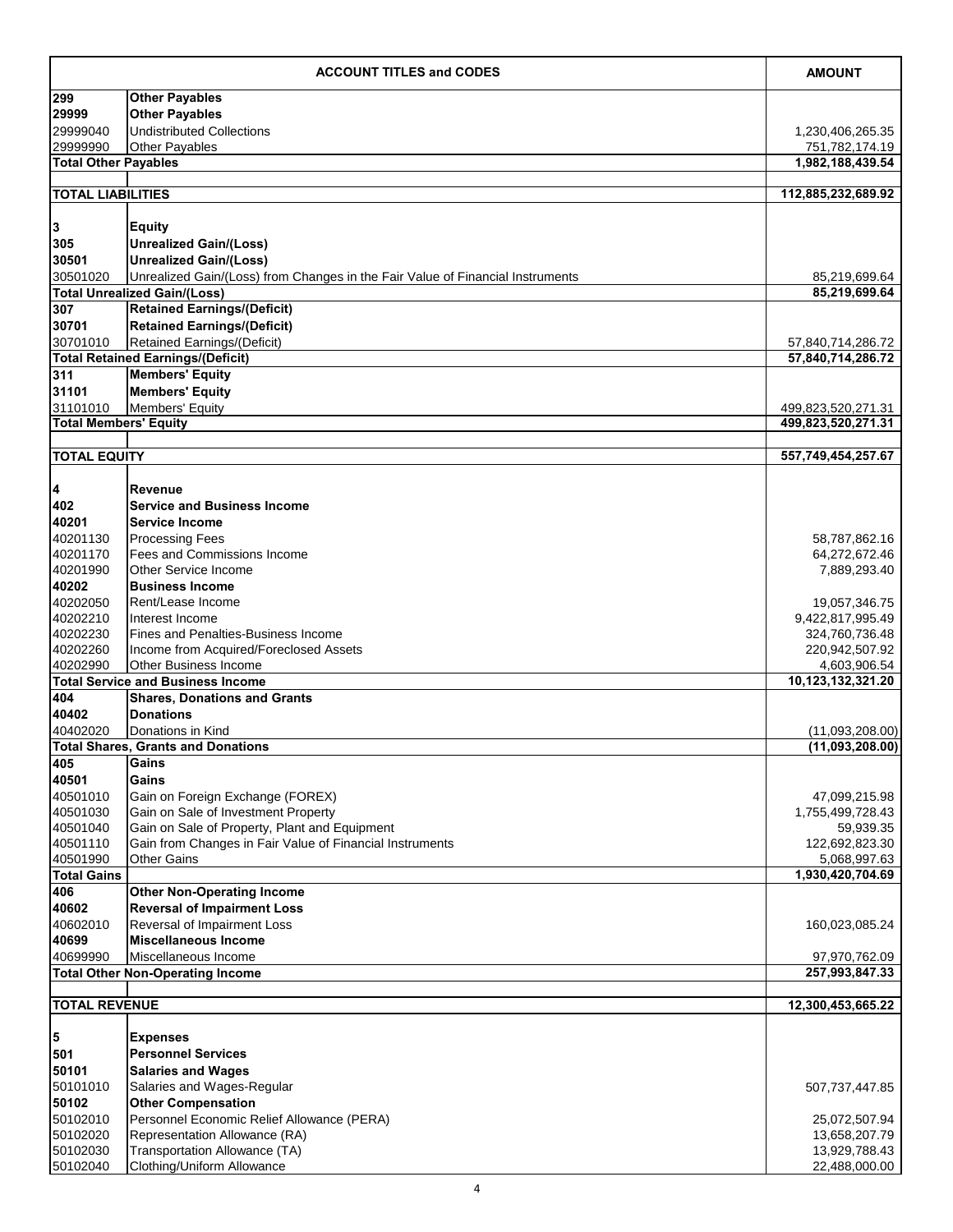|                      | <b>ACCOUNT TITLES and CODES</b>                                                                 | <b>AMOUNT</b>                  |
|----------------------|-------------------------------------------------------------------------------------------------|--------------------------------|
| 50102070             | <b>Quarters Allowance</b>                                                                       | 2,574,181.45                   |
| 50102120             | Longevity Pay                                                                                   | 4,970,174.57                   |
| 50102130             | Overtime and Night Pay                                                                          | 1,221,569.84                   |
| 50102170             | <b>Directors and Committee Members' Fees</b>                                                    | 1,787,871.72                   |
| 50102990             | <b>Other Bonuses and Allowances</b>                                                             | 536,411,937.78                 |
| 50103                | <b>Personnel Benefit Contributions</b>                                                          |                                |
| 50103010             | <b>Retirement and Life Insurance Premiums</b>                                                   | 56, 163, 604. 31               |
| 50103020             | Pag-IBIG Contributions                                                                          | 1,125,900.00                   |
| 50103030             | <b>PhilHealth Contributions</b>                                                                 | 6,433,000.70                   |
| 50103040<br>50103050 | <b>Employees Compensation Insurance Premiums</b><br><b>Provident/Welfare Fund Contributions</b> | 1,147,000.00<br>203,485,138.90 |
| 50104                | <b>Other Personnel Benefits</b>                                                                 |                                |
| 50104030             | <b>Terminal Leave Benefits</b>                                                                  | 114,069.21                     |
| 50104990             | <b>Other Personnel Benefits</b>                                                                 | 5,039,435.73                   |
|                      | <b>Total Personnel Services</b>                                                                 | 1,403,359,836.22               |
| 502                  | <b>Maintenance and Other Operating Expenses</b>                                                 |                                |
| 50201                | <b>Traveling Expenses</b>                                                                       |                                |
| 50201010             | <b>Traveling Expenses-Local</b>                                                                 | 4,164,786.16                   |
| 50202                | <b>Training and Scholarship Expenses</b>                                                        |                                |
| 50202010             | <b>Training Expenses</b>                                                                        | 247,275.90                     |
| 50203                | <b>Supplies and Materials Expenses</b>                                                          |                                |
| 50203010             | <b>Office Supplies Expenses</b>                                                                 | 29,223,093.71                  |
| 50203020             | <b>Accountable Forms Expenses</b>                                                               | 7,990,876.10                   |
| 50203030             | Non-Accountable Forms Expenses                                                                  | 544,753.32                     |
| 50203070             | <b>Drugs and Medicines Expenses</b>                                                             | 1,205,169.78                   |
| 50203080             | Medical, Dental and Laboratory Supplies Expenses                                                | 3,390,865.06                   |
| 50203090             | <b>Fuel, Oil and Lubricants Expenses</b>                                                        | 8,894,599.31                   |
| 50203210             | Semi-Expendable Machinery and Equipment Expenses                                                | 3,057,340.20                   |
| 50203220             | Semi-Expendable Furniture, Fixtures and Books Expenses                                          | 9,968,329.98                   |
| 50203990<br>50204    | <b>Other Supplies and Materials Expenses</b><br><b>Utility Expenses</b>                         | 3,893,479.80                   |
| 50204010             |                                                                                                 |                                |
| 50204020             | <b>Water Expenses</b><br><b>Electricity Expenses</b>                                            | 3,117,639.06<br>42,220,631.09  |
| 50205                | <b>Communications Expenses</b>                                                                  |                                |
| 50205010             | Postage and Courier Services                                                                    | 8,879,821.18                   |
| 50205020             | <b>Telephone Expenses</b>                                                                       | 8,369,237.93                   |
| 50205030             | <b>Internet Subscription Expenses</b>                                                           | 25,605,849.64                  |
| 50205040             | Cable, Satellite, Telegraph and Radio Expenses                                                  | 2,798,829.20                   |
| 50207                | <b>Survey, Research, Exploration and Development Expenses</b>                                   |                                |
| 50207010             | <b>Survey Expenses</b>                                                                          | 1,430,000.00                   |
| 50207020             | Research, Exploration and Development Expenses                                                  | 588,802.11                     |
| 50210                | <b>Confidential, Intelligence and Extraordinary Expenses</b>                                    |                                |
| 50210030             | <b>Extraordinary and Miscellaneous Expenses</b>                                                 | 144,282,374.35                 |
| 50211                | <b>Professional Services</b>                                                                    |                                |
| 50211010             | <b>Legal Services</b>                                                                           | 252,819.35                     |
| 50211030             | <b>Consultancy Services</b>                                                                     | 12,179,473.47                  |
| 50211990<br>50212    | <b>Other Professional Services</b><br><b>General Services</b>                                   | 378,991,358.33                 |
| 50212020             | <b>Janitorial Services</b>                                                                      | 35,381,874.41                  |
| 50212030             | <b>Security Services</b>                                                                        | 77,524,042.86                  |
| 50212990             | <b>Other General Services</b>                                                                   | 41,003,643.90                  |
| 50213                | <b>Repairs and Maintenance</b>                                                                  |                                |
| 50213040             | Repairs and Maintenance-Buildings and Other Structures                                          | 5,897,294.12                   |
| 50213050             | Repairs and Maintenance-Machinery and Equipment                                                 | 10,177,863.17                  |
| 50213060             | Repairs and Maintenance-Transportation Equipment                                                | 3,821,330.84                   |
| 50213070             | Repairs and Maintenance-Furniture and Fixtures                                                  | 9,581.50                       |
| 50213090             | Repairs and Maintenance-Leased Assets Improvements                                              | 70,513.02                      |
| 50213210             | Repairs and Maintenance-Semi-Expendable Machinery and Equipment                                 | 110.00                         |
| 50213990             | Repairs and Maintenance-Other Property, Plant and Equipment                                     | 56,940.00                      |
| 50214                | Assistance/Subsidy/Contribution to                                                              |                                |
| 50214990             | Assistance/Subsidies/Contribution-Others                                                        | 4,736,800.00                   |
| 50215                | <b>Taxes, Insurance Premiums and Other Fees</b>                                                 |                                |
| 50215010             | Taxes, Duties and Licenses                                                                      | 408,751.82                     |
| 50215020<br>50215030 | <b>Fidelity Bond Premiums</b><br>Insurance/Reinsurance Expenses                                 | 811,117.68                     |
| 50217                | <b>Members' Benefits</b>                                                                        | 3,685,132.88                   |
| 50217010             | Members' Benefits                                                                               | 50,202,610.38                  |